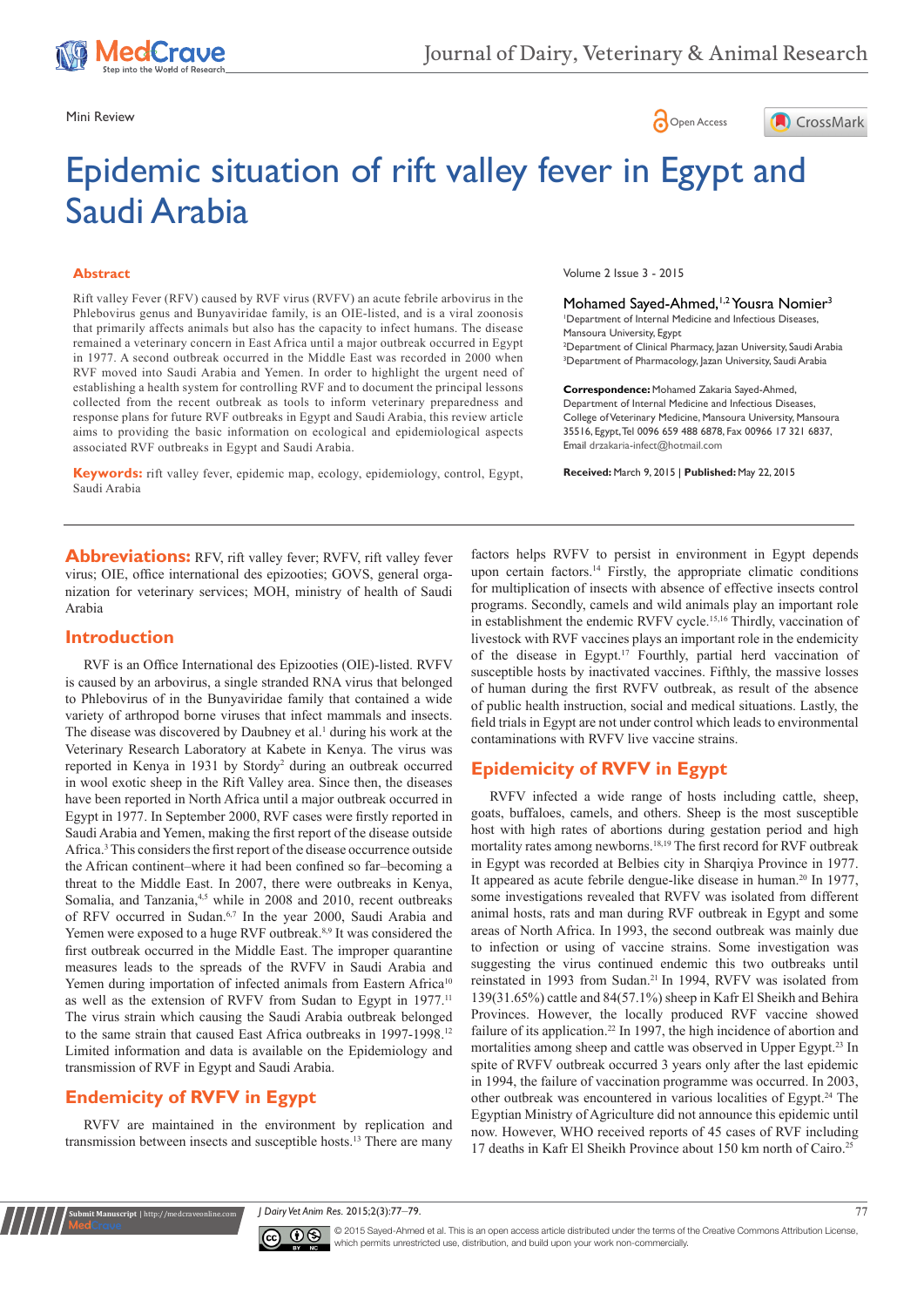## **Epidemicity of RVFV in Saudi Arabia**

Epidemics of RVF were limited to the African continent until 2000. In 2000, the first confirmed occurrence of RVF outside Africa was firstly reported in Saudi Arabia. The Ministry of Health (MOH) of Saudi Arabia received reports of unexplained severe hepatitis in 7 patients from the Jizan region at the south western border of the kingdom. During this outbreak it was estimated that around 40,000 animals including sheep, goats, cattle and camels died whereas about 10,000 of them aborted.<sup>26</sup> During the outbreak of 2007 in Sudan, The livestock trade between Saudi Arabia and Sudan were prohibited.<sup>27</sup> The main route for transmission of the disease among livestock through mosquitoes bites. In addition, disease can also be occurred vertically between animals.<sup>28</sup> The massive infections of human result from direct or indirect contact with the blood, secretions and consumption of unpasteurized milk from infected animals.<sup>29–31</sup> The virus was mostly transmitted to human through bites of infected Aedes mosquito.<sup>32,33</sup> RVFV was transmitted vertically in the flood water of Aedes mosquitoes.<sup>34,35</sup> Other mosquitoes in the Culex and Anopheles genus are thought to be important in amplification of virus activity during outbreaks. Up till now, the virus transmission from human to human not documented. A strategy called "One Health" was applied by cooperation between all collaborating authorities in Saudi Arabia on both animal and human hosts to prevent and control the disease.33,36 During the outbreak, active surveillance surveys to detect the RVF cases among animals and humans to locate infected areas for animal vaccination.<sup>8,9,26</sup> Urgent control measures were implemented included disposal of infected dead animals under complete hygienic measures. Around 1million doses of the vaccine were used and more than 10million ruminants being vaccinated.<sup>37</sup> Importation of animals from RVF-epidemic countries and restricting the movement of animals will reduce the extension of the virus to outside the affected areas.<sup>16</sup> Ministry of Health in Saudi Arabia well-prepared the laboratories for detection of RVFV antibodies in suspected cases.<sup>8,26</sup> Some epidemiological and entomological studies were performed to recognize the main predisposing factors of the disease.<sup>9</sup> In addition, an intensive control program for mosquitoes was applied.9,38 This strategy succeeded to limit the disease from spreading to other areas. Since 2000, the local authorities of Saudi Arabia was recorded a few sporadic cases of the disease.<sup>8</sup>

### **Discussion and conclusion**

RVFV is an endemic disease in Africa and Arabian Peninsula.<sup>39</sup> This virus is classified as OIE, List A with a highly potential pathogen for international spread.40 The disease considered a highly fatal zoonotic disease for human. The use of effective vaccine was helping in break the life cycle of the pathogen.<sup>41</sup> The viremic animals as well as infected mosquitoes serve as a main source of direct infection of humans.<sup>42</sup> Since 1977 outbreak, the live attenuated and killed vaccine was used in Egypt.43,44 In 2008, the Egyptian General Organization of Veterinary Services (GOVS) revealed that RVF live vaccine don't used in Egypt in the present time. Consequently, the vaccination of RVF performed by the killed vaccines only.<sup>45</sup> It is one of the most promising vaccines to date, and if effective, could be tested in the field in Egypt.<sup>46</sup> Whereas RVF was previously restricted to specific areas in Africa, the disease seems to be spreading into new territories beyond the traditional foci as evidenced by outbreaks in Saudi Arabia and the Arabian Peninsula.

multiple mosquito vector species. While the scientific community has started to address the possibility of large-scale epidemics and preventive measures that can be used to stop them, there are still no low-cost, broadly effective vaccines approved for use by the general public. In the nearest future, we hope to some of the vaccine in a wide scale. It is also clear that with enhanced coordination among stakeholders, Ministries of Health and epidemiologist to handle future outbreaks in Saudi Arabia. Clear strategies and action plans for handling of future outbreaks include strong surveillance systems, adequate and well trained personnel, should be done. To facilitate the control and eradication of RFV in Saudi Arabia and Arabian Peninsula, we have many things to do. First, regional or national wide eradication should be initiated and implemented. Second, the cooperation between the government and stakeholders to fight against RFV jointly. Third, proper animal vaccination program. Fourth, disruption the breeding sites by using the larvicidal agents are the most effective manner of vector control. Lastly, we need to know more about the virus: how does it replicate/infect and establish infection? How does it interact with the host? This may lead to more efficient intervention strategies for RFV.

### **Acknowledgements**

None.

### **Conflict of interest**

Author declares that there is no conflict of interest.

#### **References**

- 1. [Daubney R, Hudson JR, Garnham PC. Enzootic hepatitis of Rift Valley](http://onlinelibrary.wiley.com/doi/10.1002/path.1700340418/abstract)  [Fever: an undescribed virus disease of sheep, cattle and human from](http://onlinelibrary.wiley.com/doi/10.1002/path.1700340418/abstract)  East Africa. *J Pathol Bacteriol*. 1931;34(4):545-579.
- 2. Stordy RJ. *Mortality among lambs*. British East Africa: Annual Report Department of Agriculture. 1913.
- 3. [Ahmad K. More deaths from Rift Valley fever in Saudi Arabia and](http://www.ncbi.nlm.nih.gov/pubmed/11052595)  Yemen. *Lancet.* [2000;356\(9239\):1422.](http://www.ncbi.nlm.nih.gov/pubmed/11052595)
- 4. [World Health Organization. Outbreaks of Rift Valley fever in Kenya,](http://www.ncbi.nlm.nih.gov/pubmed/17508438)  [Somalia, and United Republic of Tanzania.](http://www.ncbi.nlm.nih.gov/pubmed/17508438) *Wkly* Epidemiol Rec. [2007;82\(20\):169‒178.](http://www.ncbi.nlm.nih.gov/pubmed/17508438)
- 5. [Centers for Disease Control and Prevention. Rift Valley fever outbreak-](http://www.cdc.gov/mmwr/preview/mmwrhtml/mm5604a3.htm)Kenya. *[MMWR Morb Mortal Wkly Rep](http://www.cdc.gov/mmwr/preview/mmwrhtml/mm5604a3.htm).* 2007;56(04):73-76.
- 6. [Adam A, Karsany M, Adam I. Manifestations of severe Rift Valley fever](http://www.ijidonline.com/article/S1201-9712%2809%2900185-4/abstract)  in Sudan. *Int J Infect Dis.* 2010;14(2):179-180.
- 7. [Aradaib IE, Erickson BR, Elageb RM, et al. Rift Valley fever, Sudan,](http://wwwnc.cdc.gov/eid/article/19/2/12-0834_article)  2007 and 2010. *Emerg Infect Dis*[. 2013;19\(2\):246‒253.](http://wwwnc.cdc.gov/eid/article/19/2/12-0834_article)
- 8. Saudi Ministry of Health, Department of Preventive Medicine and Field Epidemiology Training Program. Rift Valley fever outbreak, Saudi Arabia. *Saudi Epidemiol Bull*. 2000;8:1‒8.
- 9. [Centers for Disease Control and Prevention. Outbreak of Rift Valley](http://www.ncbi.nlm.nih.gov/pubmed/11043643)  [fever-Saudi Arabia, August-October.](http://www.ncbi.nlm.nih.gov/pubmed/11043643) *MMWR Morb Mortal Wkly Rep*. [2000;49\(40\):905‒908.](http://www.ncbi.nlm.nih.gov/pubmed/11043643)
- 10. [Miller B, Godsey M, Crabtee M, et al. Isolation and genetic](http://www.ncbi.nlm.nih.gov/pubmed/12498669)  [characterization of Rift Valley fever virus from Aedes vexans arabiensis,](http://www.ncbi.nlm.nih.gov/pubmed/12498669)  [Kingdom of Saudi Arabia.](http://www.ncbi.nlm.nih.gov/pubmed/12498669) *Emerg Infect Dis.* 2002;8(12):1492-1494.
- 11. [Gad AM, Feinsod FM, Allam IH, et al. A possible route for the](http://www.ncbi.nlm.nih.gov/pubmed/3795324)  [introduction of Rift Valley fever virus into Egypt during 1977.](http://www.ncbi.nlm.nih.gov/pubmed/3795324) *Am J Trop Med Hyg*[. 1986;89\(5\):233‒236.](http://www.ncbi.nlm.nih.gov/pubmed/3795324)

**Citation:** Sayed-Ahmed M, Nomier Y, Shoeib S. Epidemic situation of rift valley fever in Egypt and Saudi Arabia. *J Dairy Vet Anim Res.* 2015;2(3):77‒79. DOI: [10.15406/jdvar.2015.02.00034](https://doi.org/10.15406/jdvar.2015.02.00034)